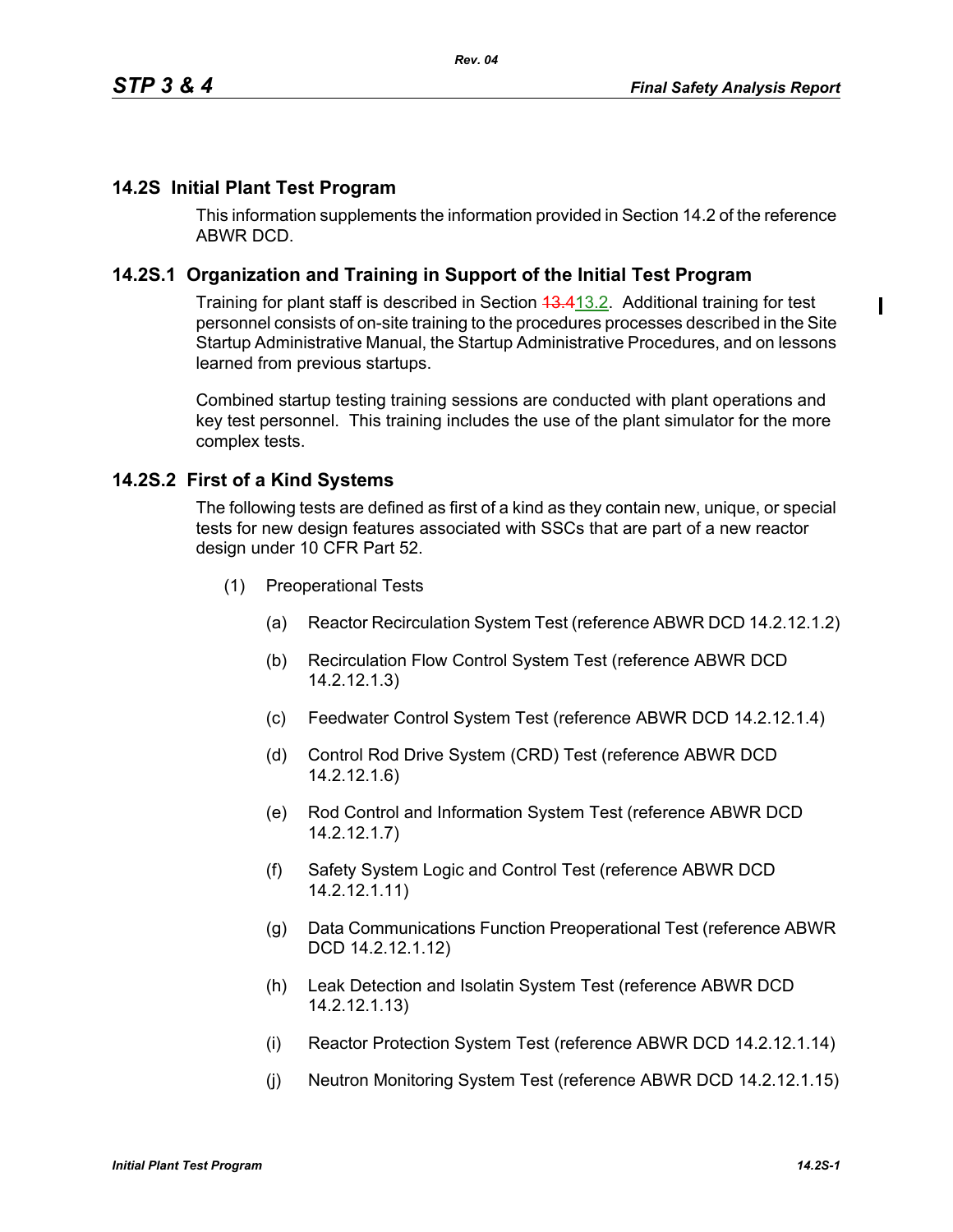- (k) Automatic Power Regulator Test (reference ABWR DCD 14.2.12.1.17)
- (l) Combustion Turbine Generator (reference ABWR DCD 14.2.12.1.45)
- (m) Steam Bypass and Pressure Control System Test (reference ABWR DCD 14.2.12.1.66)
- (2) Startup Testing
	- (a) Control Rod Drive System Performance (reference ABWR DCD 14.2.12.2.5)
	- (b) Neutron Monitoring Sytem Performance (reference ABWR DCD 14.2.12.2.6)
	- (c) Recirculation Flow Control (reference ABWR DCD 14.2.12.2.13)
	- (d) Plant Automation and Control (reference ABWR DCD 14.2.12.2.16)
	- (e) Loss of Feedwater Heating (reference ABWR DCD 14.2.12.2.28)
	- (f) Feedwater Pump Trip (reference ABWR DCD 14.2.12.2.29)
	- (g) Recirculation Pump Trip (reference ABWR DCD 14.2.12.2.30)
	- (h) Turbine Trip and Load Rejection (reference ABWR DCD 14.2.12.2.33)

## **14.2S.3 Overlap of Unit 3 Test Program with Unit 4 Test Program**

The project schedule indicates that the Unit 4 fuel load date is approximately 12 months later than that for Unit 3. Accordingly, the startup schedule indicates that Unit 3 will have completed most of the low and mid power testing before the preoperational program for Unit 4 commences. Unit 3 will be given priority should any additional personnel be required for initial startup testing. During the period of overlap, startup personnel will be allowed to work on both units.

## **14.2S.4 Testing Required to be Completed Prior to Fuel Load**

Table 14.2S-1 provides a cross-reference to each system preoperational test (or portion thereof) required to be completed before initial fuel loading, that is designed to satisfy the requirements for completing ITAAC in accordance with 10 CFR 52.99(a).

## **14.2S.12 Individual Test Descriptions**

Systems and features to be tested for the initial test program were identified in the reference ABWR DCD. At the time of DCD approval, it was recognized that there would be additional features and interfacing systems necessary to provide a complete test program. Using the screening criteria provided in Regulatory Guide 1.68, as well as the requirements identified in the reference ABWR DCD Subsection 14.2.13.1, the following test descriptions are provided. Testing of plant security systems will be in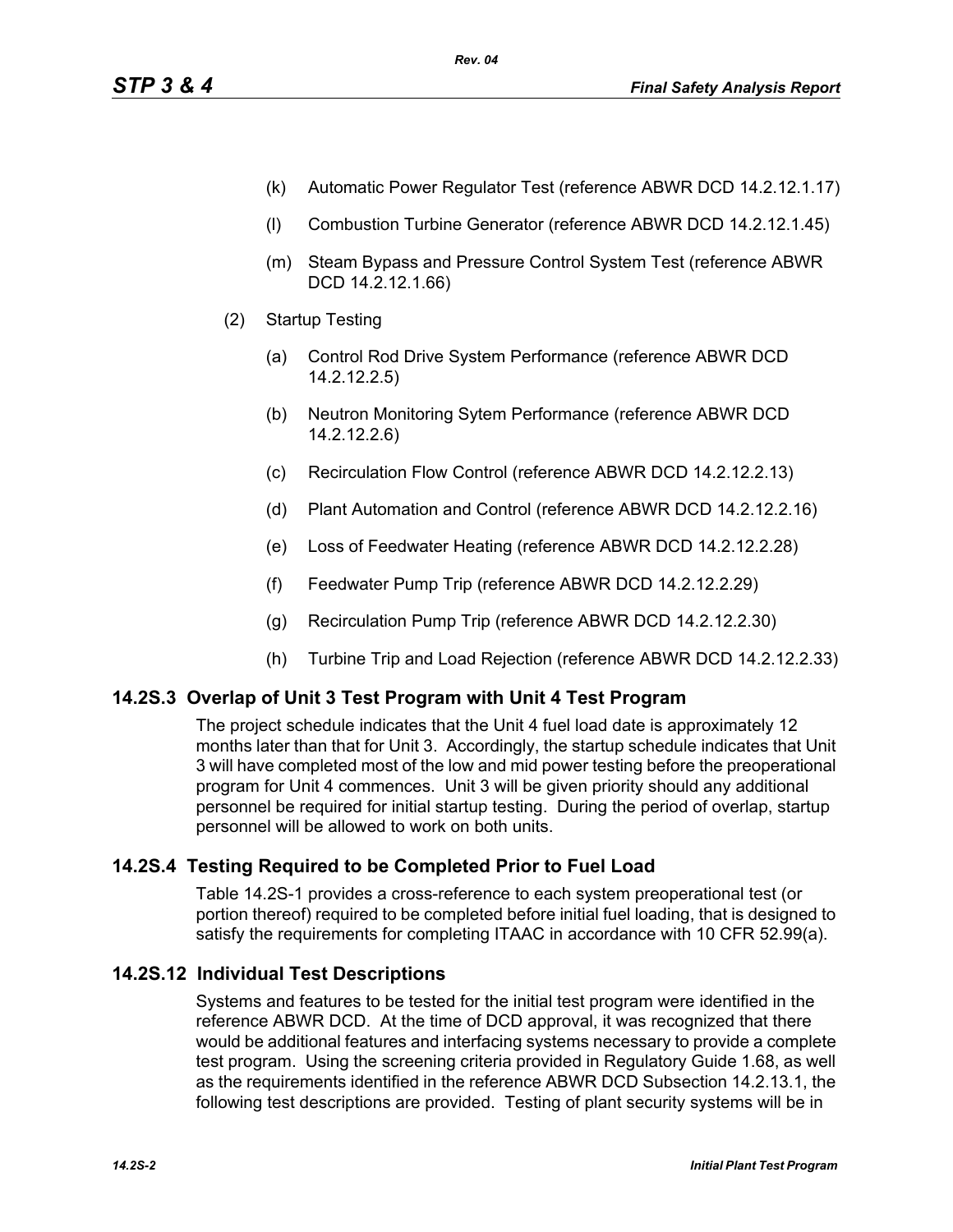accordance with the equipment vendor recommendations and applicable industry and regulatory requirements. These requirements are addressed in the security plan.

# **14.2S.12.1 Preoperational Testing**

### **14.2S.12.1.78 Makeup Water Purification Preoperational Test**

(1) Purpose

To verify the ability of the Makeup Water Purified (MUWP) System to provide an adequate reserve of condensate quality water for makeup to the Condensate Storage Tank, as makeup water for Reactor Building Cooling Water, Turbine Building Cooling Water, Diesel Generator Cooling Water, and for other uses as designed.

(2) Prerequisites

The construction tests have been successfully completed, and the SCG has reviewed the test procedure and approved the initiation of testing. Additional prerequisites include but are not limited to the following:

- (a) All system instrumentation shall be in accordance with the P&ID and Instrument Data Sheets and shall have been properly calibrated per the instrument supplier's instructions.
- (b) The applicable power sources to supply electric power to motors, control circuits and instrumentation shall be available, as required, to support the performance of this testing.
- (c) The system valve lineups shall have been completed in accordance with the applicable system operating procedures prior to the test.
- (d) The Instrument Air System and The MWP System shall be available for use in support of this test, as required.
- (e) A sufficient quantity of chemically acceptable water shall be available for performing this test.
- (3) General Test Methods and Acceptance Criteria

Performance shall be observed and recorded during a series of individual component and integrated system tests. These tests shall demonstrate that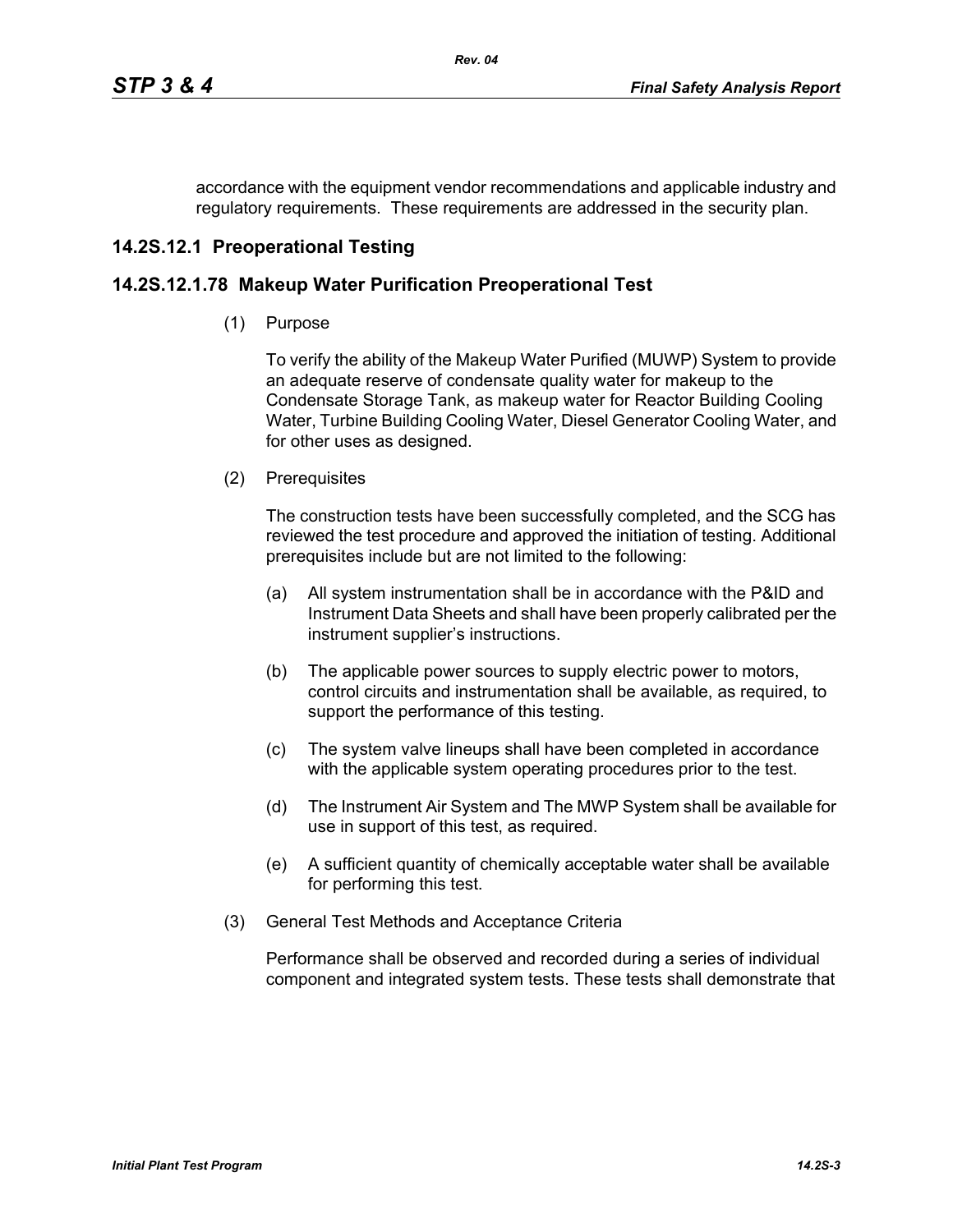the MUWP System operates properly as specified in Subsection 9.2.10 and applicable MUWP System design specifications through the following testing:

- (a) Proper operation of instrumentation and system controls in all combinations of logic and instrument channel trip.
- (b) Proper operation of permissive and prohibit interlocks including components subject to interlocking.
- (c) Verification of various component alarms used to monitor system operation and status, including condensate storage tank (CST) volume and/or level, for correct alarm actuation and reset.
- (d) Proper operation of freeze protection devices, if applicable.

### **14.2S.12.1.79 Makeup Water Preparation Preoperational Test**

(1) Purpose

To verify the ability of the Makeup Water Preparation (MWP) System to provide an adequate quantity of makeup quality water for makeup to the Makeup Water Purified and Potable Water Systems, the condensate storage tank, the Reactor Building Cooling Water, Turbine Building Cooling Water and Diesel Generator Cooling Water Systems, and for other uses as designed.

(2) Prerequisites

The construction tests have been successfully completed, and the SCG has reviewed the test procedure and approved the initiation of testing. Additional prerequisites include but are not limited to the following:

- (a) All system instrumentation shall be in accordance with the P&ID and Instrument Data Sheets and shall have been properly calibrated per the instrument supplier's instructions.
- (b) The applicable power sources to supply electric power to motors, control circuits and instrumentation shall be available, as required, to support the performance of this testing.
- (c) The system valve lineups shall have been completed in accordance with the applicable system operating procedures prior to the test.
- (d) Instrument air system shall be available for use in support of this test, as required.
- (e) A sufficient quantity of chemically acceptable water shall be available for performing this test.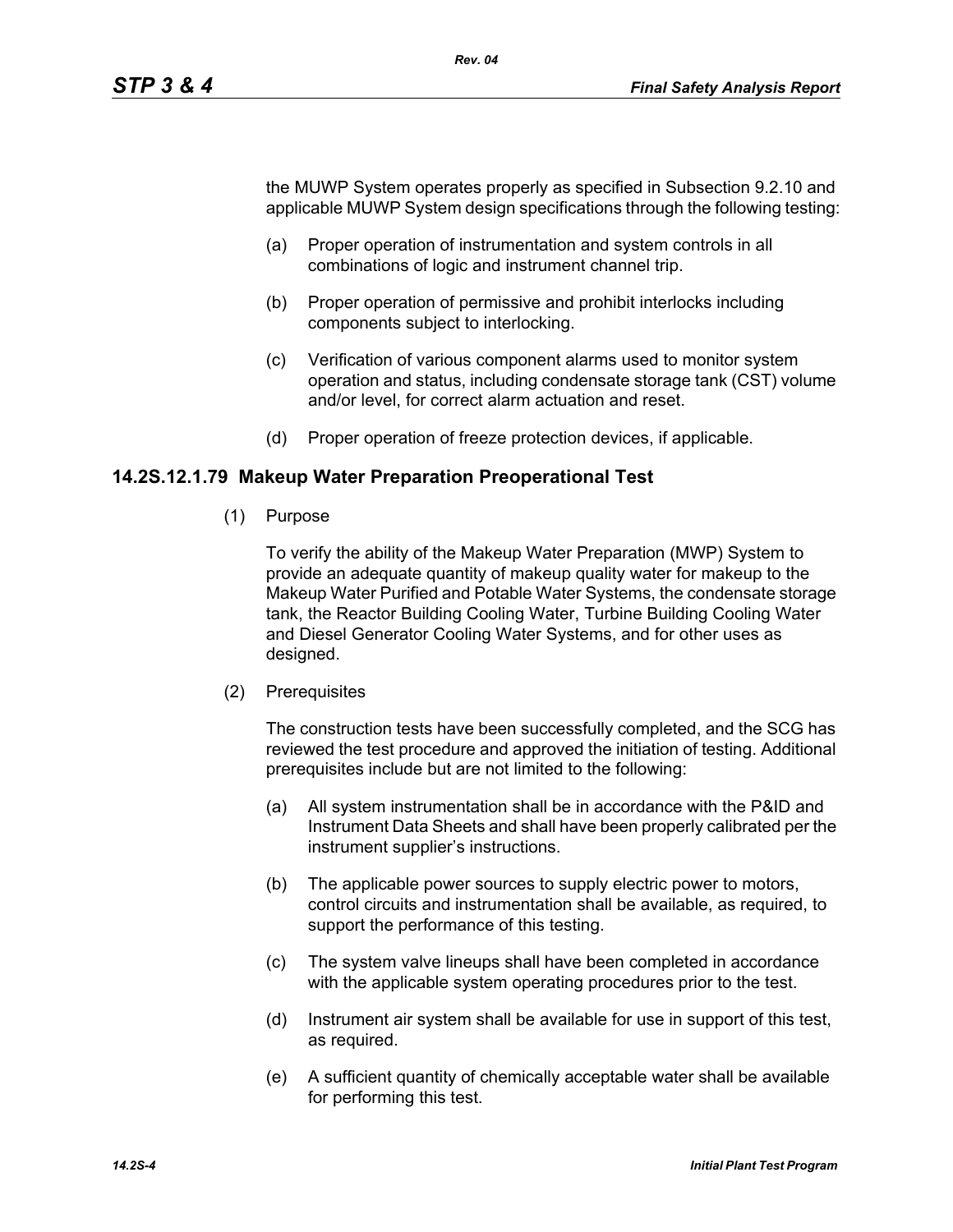- (f) Temporary strainer screens shall be installed at the pump inlets of MWP throughout the test.
- (3) General Test Methods and Acceptance Criteria

Performance shall be observed and recorded during a series of individual component and integrated system tests. These tests shall demonstrate that the MWP System operates properly as specified in Subsection 9.2.8 and applicable MWP System design specifications through the following testing:

- (a) Proper operation of instrumentation and system controls in all combinations of logic and instrument channel trip.
- (b) Proper operation of permissive and prohibit interlocks including components subject to interlocking.
- (c) Verification of various component alarms used to monitor system operation and status, including condensate storage tank (CST) volume and/or level, for correct alarm actuation and reset.
- (d) Proper operation of freeze protection devices, if applicable.
- (e) Verification that each unit of the MWP pumps can be operated normally during the following system operation tests:
	- (i) System operation test to confirm pump performance including: stable operation condition, pump discharge pressure comparison against the shop test pump curve, and the ability to provide desired flow rates to each applicable system and/or component.
	- (ii) Pump minimum flow test to confirm a stable pump operation and ability to operate continuously with pump discharge valve in the closed position.
	- (iii) Standby pump automatic start test to confirm auto start feature of a standby pump upon the trip of a running pump.

### **14.2S.12.1.80 Electrical Switchyard System Preoperational Test**

(1) Purpose

To verify the ability of the Electrical Switchyard System to provide a means for supplying offsite AC power to safety-related and non-safety-related equipment including normal and standby lighting systems, via the appropriate distribution network(s).

(2) Prerequisites

The construction tests for the individual components associated with the Switchyard System have been successfully completed, and the SCG has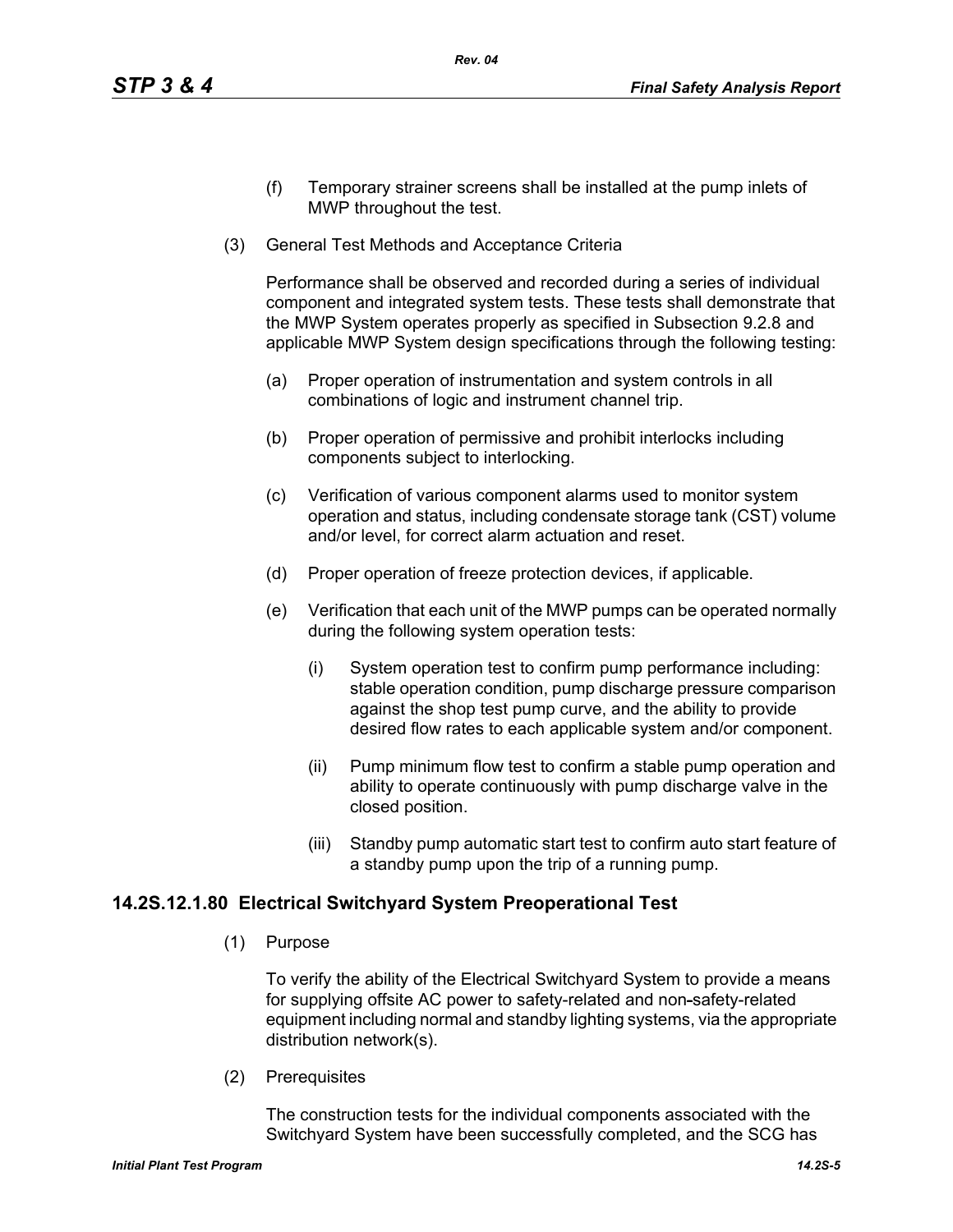reviewed the test procedure and approved the initiation of testing. All the necessary permanently installed and test instrumentation shall have been properly calibrated and be operational. Appropriate electrical power sources shall be available for remote control, parameter information and annunciators associated with the electrical power distribution system. Adequate ventilation to both switchgear and battery rooms shall be available and operational. The portion of Fire Protection System covering the switchyard areas shall be available for use. Additionally, the plant EPDS (13.8kV and 4.16 kV power) shall be installed prior to this test.

(3) General Test Methods and Acceptance Criteria

The capability of the switchyard system to provide power to plant loads under various plant operating conditions and via normal and alternate paths will be demonstrated.

- (a) Proper operation of relaying and logic.
- (b) Proper operation of equipment protective devices, including permissive and prohibit interlocks.
- (c) Verification of various component alarms used to monitor system and equipment status for correct alarm actuation and reset.
- (d) Proper operation and load carrying capability of breakers, switchgear, transformers, and cables.
- (e) Sufficient level of redundancy and electrical independence as specified for each application.
- (f) Capability to transfer between onsite and offsite power sources as per design.
- (g) Acceptable voltage and frequency variations between no load and full load conditions in accordance with Subsection 8.2.3. Verification of voltage and frequency variations can be performed in startup test stage since insufficient loads are supplied by these buses during preoperational test stage.

### **14.2S.12.1.81 Personnel Monitors and Radiation Survey Instruments Preoperational Test**

(1) Purpose

Personnel contamination monitor and radiation survey instrument testing verifies that the devices operate in accordance with their intended function in support of the radiation protection program, as described in Chapter 12.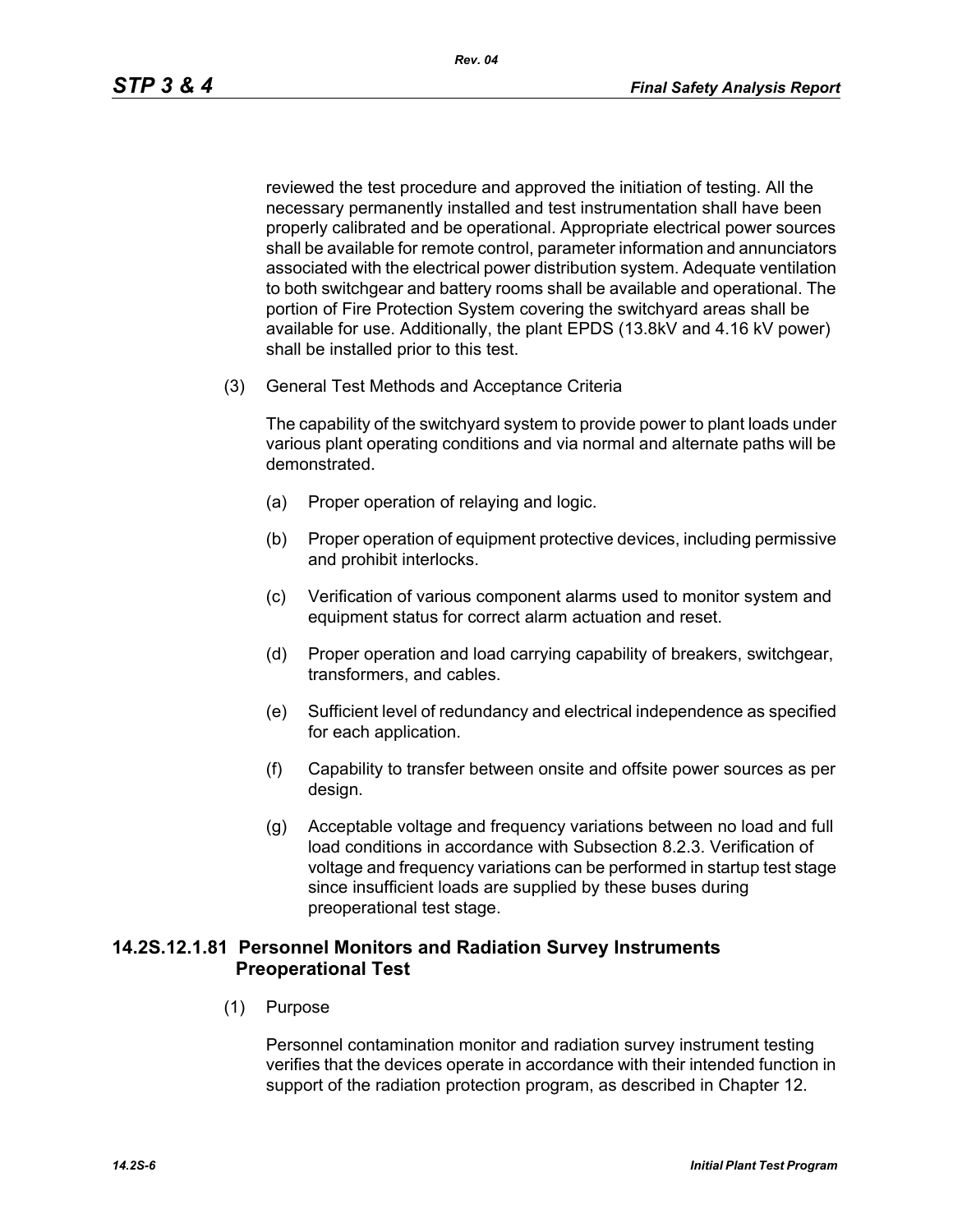(2) Prerequisites

Personnel contamination monitors, radiation survey instruments, and appropriate sources are on-site.

(3) General Test Methods and Acceptance Criteria

The personnel contamination monitors and radiation survey instruments are source checked, tested, maintained, and calibrated in accordance with the manufacturers' recommendations or industry standards. The contamination monitor and instrument tests include:

- (a) Proper function of the monitors and instruments to respond to radiation is verified, as required.
- (b) Proper operation of instrumentation controls, battery, and alarms, if applicable.
- (c) Proper functioning of laboratory equipment used to analyze or measure radiation levels and radioactive concentrations.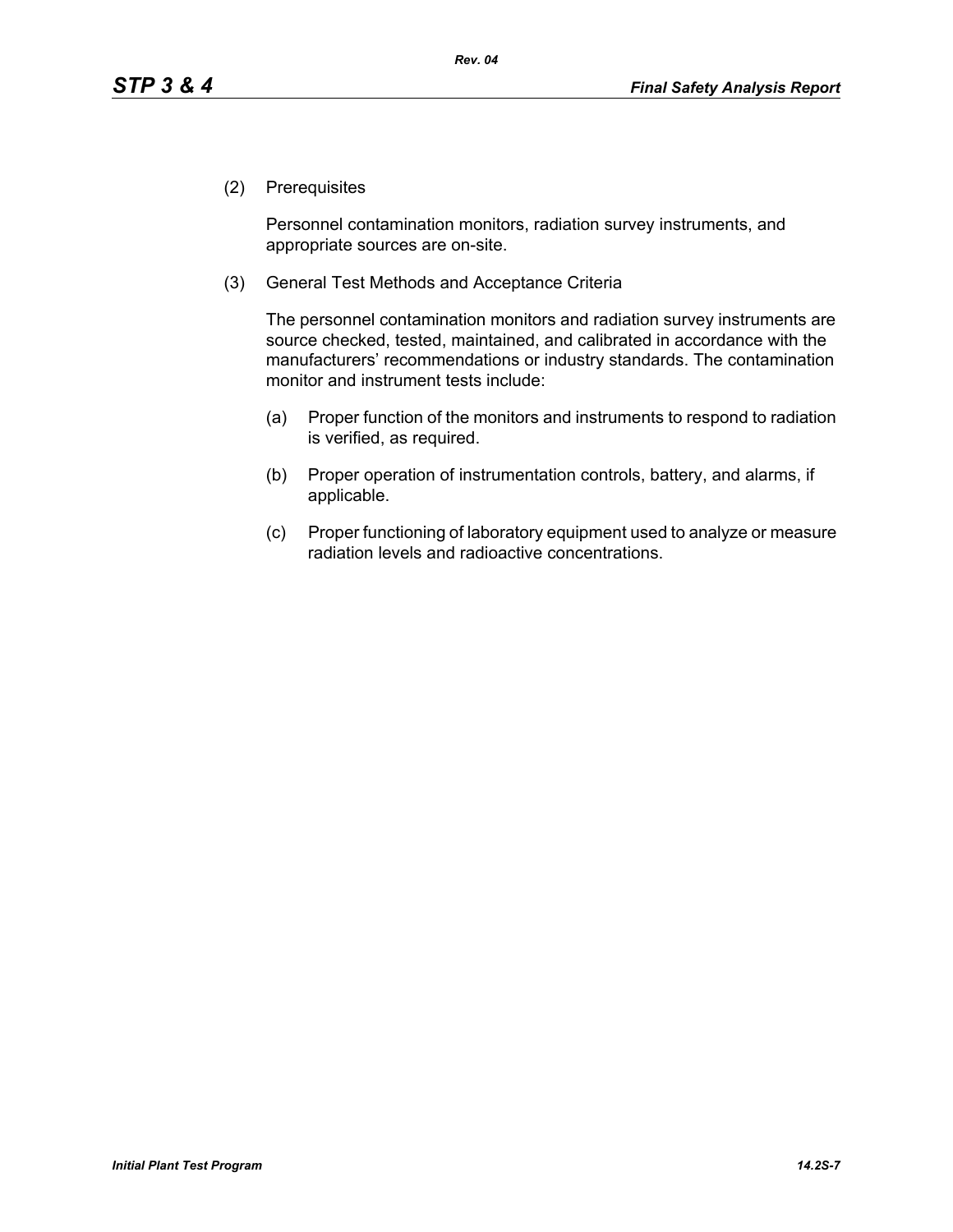| <b>Title</b>                                                      | $101 \text{ m/s}$ Lest Descriptions<br><b>Tier 1 Section</b>                                                           | <b>Tier 2 Section</b>      |
|-------------------------------------------------------------------|------------------------------------------------------------------------------------------------------------------------|----------------------------|
| <b>Feedwater Control</b>                                          | 2.2.3                                                                                                                  | 14.2.12.1.4                |
| Reactor Water Cleanup                                             | 2.6.1                                                                                                                  | 14.2.12.1.19               |
| <b>Standby Liquid Control</b>                                     | 2.2.4                                                                                                                  | 14.2.12.1.5                |
| Main Steam                                                        | 2.1.1, 2.1.2                                                                                                           | 14.2.12.1.1                |
| <b>Residual Heat Removal</b>                                      | 2.4.1                                                                                                                  | 14.2.12.1.8                |
| <b>Reactor Core Isolation Cooling</b>                             | 2.4.4                                                                                                                  | 14.2.12.1.9                |
| Seismic Monitoring                                                |                                                                                                                        | 14.2.12.1.74               |
| <b>Reactor Recirculation and Control</b>                          | 2.1.3, 2.2.8                                                                                                           | 14.2.12.1.2, 14.2.12.1.3   |
| Rod Control and Information                                       | 2.2.1                                                                                                                  | 14.2.12.1.7                |
| Control Rod Drive Hydraulic                                       | 2.2.2                                                                                                                  | 14.2.12.1.6                |
| <b>Fuel Handling and Vessel Servicing</b><br>Equipment            | 2.5.5, 2.5.4, 2.5.3, 2.5.2,<br>2.5.1, 2.2.13, 2.2.12, 2.5.6,<br>2.5.12, 2.5.11, 2.5.10,<br>2.5.9, 2.5.8, 2.5.7, 2.15.9 | 14.2.12.1.50               |
| Fuel Pool Cooling and Cleanup                                     | 2.6.2                                                                                                                  | 14.2.12.1.21               |
| <b>High Pressure Core Flooder</b>                                 | 2.4.2                                                                                                                  | 14.2.12.1.10               |
| Remote Shutdown                                                   | 2.2.6                                                                                                                  | 14.2.12.1.18               |
| Safety System Logic and Control                                   | 3.4                                                                                                                    | 14.2.12.1.11               |
| <b>Suppression Pool Cleanup</b>                                   | 2.6.3                                                                                                                  | 14.2.12.1.20               |
| Reactor Vessel Flow Induced Vibration Test<br><b>Without Fuel</b> |                                                                                                                        | 14.2.12.1.52               |
| Data Communication Function                                       | 2.7.5                                                                                                                  | 14.2.12.1.12               |
| <b>Leak Detection</b>                                             | 2.4.3                                                                                                                  | 14.2.12.1.13               |
| Automatic Power Regulator                                         | 2.2.9                                                                                                                  | 14.2.12.1.17               |
| <b>Reactor Protection</b>                                         | 2.2.7                                                                                                                  | 14.2.12.1.14               |
| Power Range Neutron Monitoring Subsystem                          | 2.2.5                                                                                                                  | 14.2.12.1.15               |
| Traversing In-core Probe (TIP)                                    |                                                                                                                        | 14.2.12.1.15               |
| <b>Feedwater and Condensate</b>                                   | 2.10.2                                                                                                                 | 14.2.12.1.53               |
| Process Radiation Monitoring System                               | 2.3.1                                                                                                                  | 14.2.12.1.23               |
| <b>Standby Gas Treatment</b>                                      | 2.14.4                                                                                                                 | 14.2.12.1.36               |
| Atmospheric Control System                                        | 2.14.6                                                                                                                 | 14.2.12.1.35               |
| <b>Plant Computer Functions</b>                                   | 2.2.11                                                                                                                 | 14.2.12.1.16, 14.2.12.1.28 |
| <b>Drywell Cooling</b>                                            | 2.14.7                                                                                                                 | 14.2.12.1.33               |
| Steam Bypass and Pressure Control                                 | 2.2.10                                                                                                                 | 14.2.12.1.66               |
| Reactor Building and Turbine Building<br>Sampling and Analysis    | 2.11.20                                                                                                                | 14.2.12.1.22               |
| Makeup Water                                                      | 2.11.1, 4.3                                                                                                            | 14.2.12.1.59               |
| Loose Parts Monitor System                                        | 2.8.4                                                                                                                  | 14.2.12.1.73               |
| Condensate Storage and Transfer                                   | 2.11.2                                                                                                                 | 14.2.12.1.59               |

#### **Table 14.2S-1 Comparison of Tier 1 (ITAAC) Testing Requirements with Tier 2 Test Descriptions**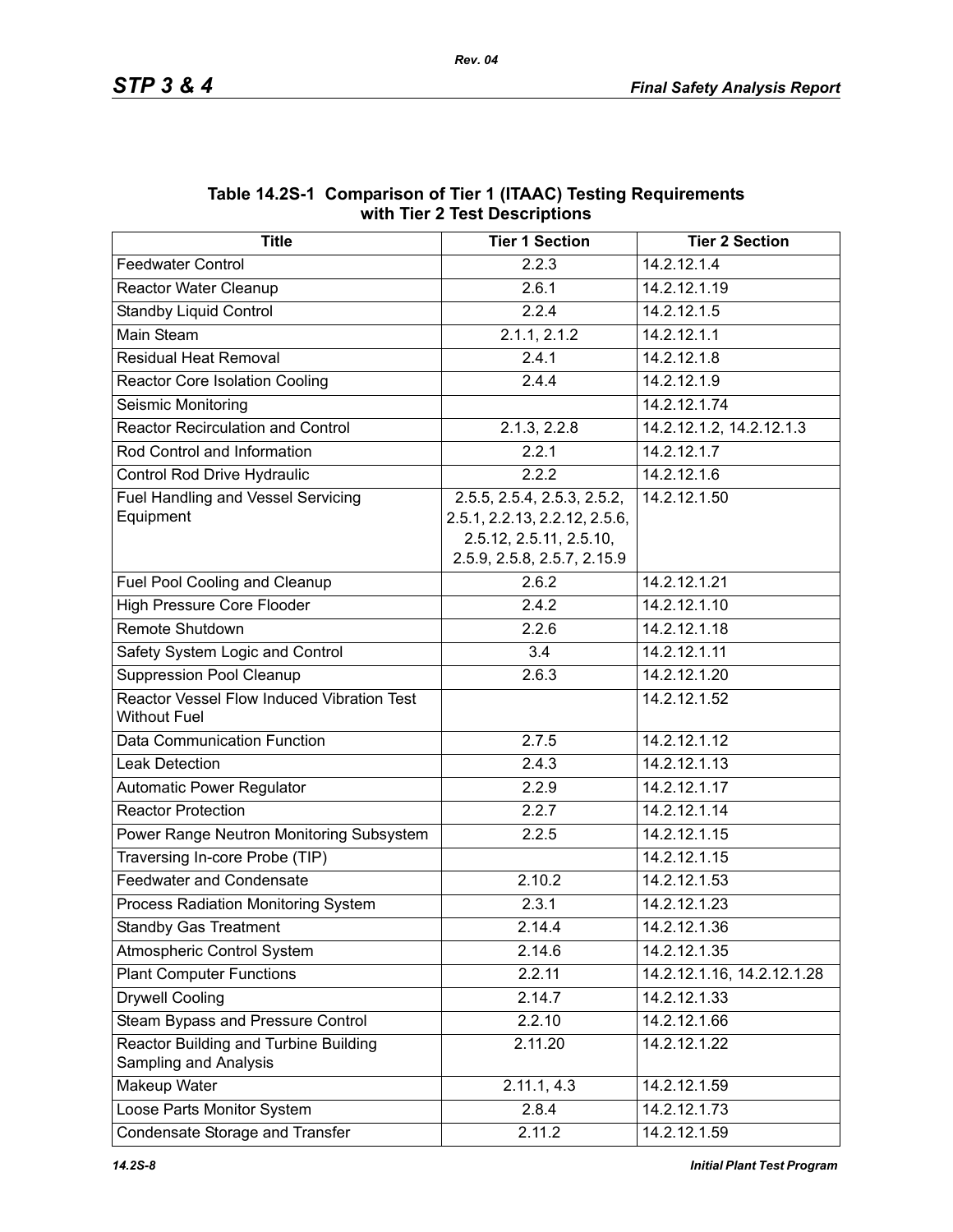|                                                                   | WILLI THEI Z TEST DESCRIPTIONS (CONTINUED) |                           |
|-------------------------------------------------------------------|--------------------------------------------|---------------------------|
| Fire Protection Building HVAC                                     |                                            | 14.2.12.1.34              |
| Radwaste Sumps                                                    | 2.9.1                                      | 14.2.12.1.76              |
| Neutron Monitoring, Startup Range Neutron<br>Monitoring Subsystem | 2.2.5                                      | 14.2.12.1.15              |
| Filter Demineralizer Resin Transfer                               |                                            | 14.2.12.1.76              |
| <b>Fire Protection</b>                                            | 2.15.6                                     | 14.2.12.1.48              |
| Potable Water and Sanitary Waste                                  | 2.22.23                                    | 14.2.12.1.79              |
| <b>Reactor Building Cooling Water</b>                             | 2.11.3                                     | 14.2.12.1.29              |
| <b>Turbine Building Cooling Water</b>                             | 2.11.4                                     | 14.2.12.1.62              |
| <b>Reactor Building Service Water</b>                             | 2.11.9, 4.5                                | 14.2.12.1.61              |
| <b>Normal Chilled Water</b>                                       | 2.11.5                                     | 14.2.12.1.33              |
| <b>Emergency Chilled Water</b>                                    | 2.11.6                                     | 14.2.12.1.32              |
| <b>Building Cranes and Handling Equipment</b>                     | 2.15.3                                     | 14.2.12.1.50              |
| Miscellaneous Non-Radioactive Drains -<br>Nuclear Island          |                                            | 14.2.12.1.49              |
| Service Air - Nuclear Island                                      | 2.11.11                                    | 14.2.12.1.27              |
| Instrument Air - Nuclear Island                                   | 2.11.12                                    | 14.2.12.1.27              |
| Nitrogen Supply System - Nuclear Island                           | 2.11.13                                    | 14.2.12.1.28              |
| Electric Power Distribution - Nuclear Island                      | 2.12.1                                     | 14.2.12.1.45              |
| Vital AC Power Supply - Nuclear Island                            | 2.12.14                                    | 14.2.12.1.45              |
| Instrument and Control Power Supply -<br>Nuclear Island           | 2.12.15                                    | 14.2.12.1.45              |
| Lighting and Servicing Power Supply -<br>Nuclear Island           | 2.12.17                                    | 14.2.12.1.45              |
| DC Power Supply                                                   | 2.12.12                                    | 14.2.12.1.45              |
| <b>Emergency Diesel Generator</b>                                 | 2.12.13                                    | 14.2.12.1.45              |
| Plant Grounding - Nuclear Island                                  | 2.12.9                                     | 14.2.12.1.45              |
| Raceway System - Nuclear Island                                   | 2.12.8                                     | 14.2.12.1.45              |
| <b>Reactor Building HVAC</b>                                      | 2.15.5                                     | 14.2.12.1.34              |
| <b>Control Building HVAC</b>                                      | 2.15.5                                     | 14.2.12.1.34              |
| <b>Technical Support Center HVAC</b>                              |                                            | 14.2.12.1.34              |
| Water Treatement Building HVAC                                    |                                            | 14.2.12.1.34              |
| <b>Switchgear Building HVAC</b>                                   | 2.15.5                                     | 14.2.12.1.34              |
| Hot Machine Shop HVAC                                             |                                            | 14.2.12.1.34              |
| Radwaste Tunnel HVAC                                              |                                            | 14.2.12.1.34              |
| Switchyard Systems                                                | 2.12.1, 4.2                                | 14.2.12.1.45              |
| <b>Area Radiation Monitoring</b>                                  | 2.3.2                                      | $14.2.12.\overline{1.24}$ |
| <b>Containment Atmospheric Monitoring</b>                         | 2.3.3                                      | 14.2.12.1.26              |
| LOOP/LOCA                                                         |                                            | 14.2.12.1.46              |

**Table 14.2S-1 Comparison of Tier 1 (ITAAC) Testing Requirements with Tier 2 Test Descriptions (Continued)**